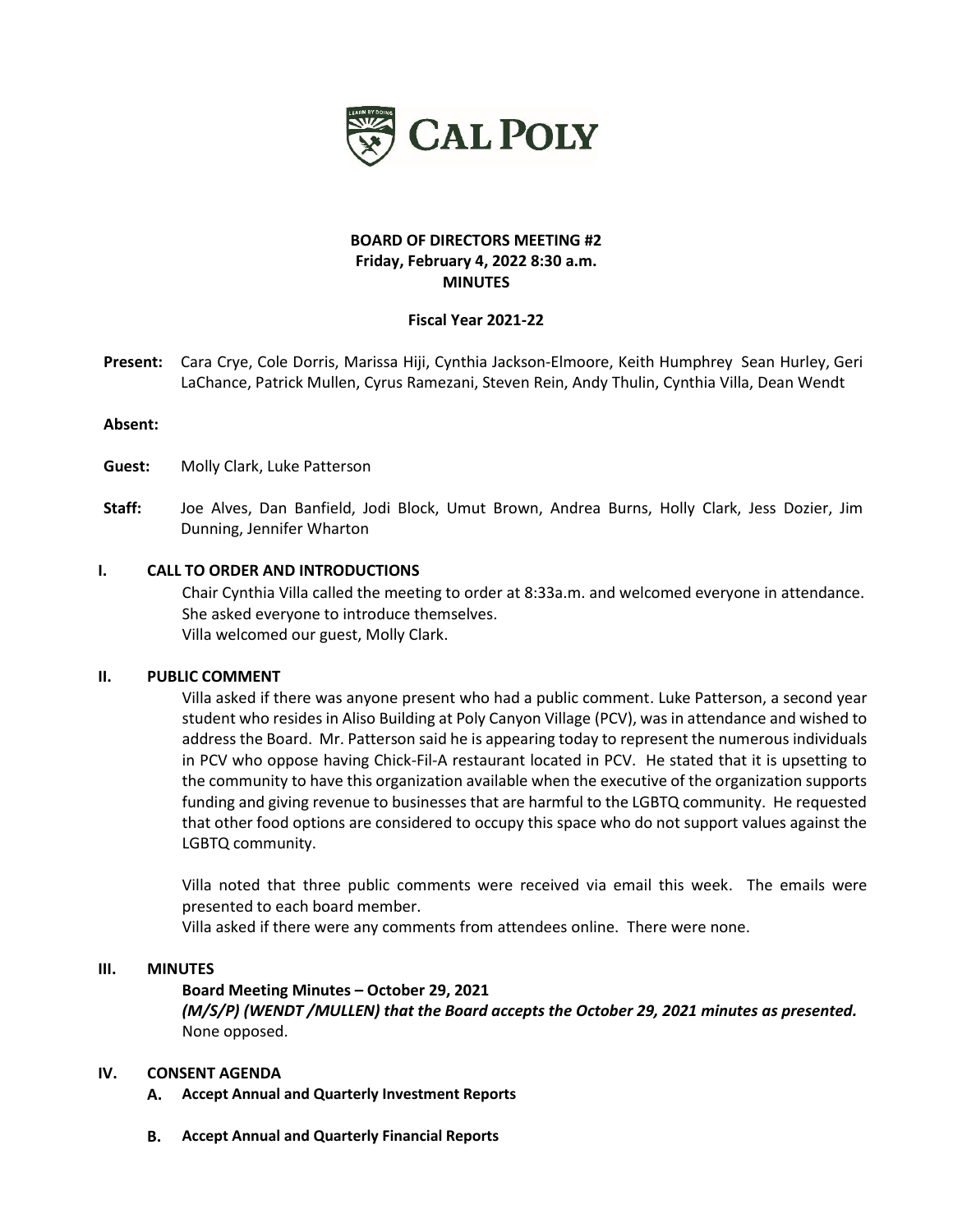## **C. Cal OES Authorized Agent for Swanton Ranch FEMA Claims**

*(M/S/P) (LA CHANCE/THULIN)* that the board approve the Consent Agenda items IV. A. – C None opposed.

# **V. CHAIR REPORT**

# **A. Campus Budget**

Villa presented to the board the overall State budget for FY 2022-23 prepared by the Chancellor's Office, which was approved in November 2021. Total incremental expenditures is estimated at \$715.5 million for the fiscal year. Major elements include a continuation of \$75 million in funding of graduation initiative for students, \$20 million for basic needs, \$75 million for bridging the equity divide through technology, and most significant is employee compensation at \$223.3 million. There are a few other categories that make up this budget. This amount will be funded by a general fund increase request of \$673 million and tuition from enrollment growth of \$42.5 million. Also proposed is a one-time funding request of \$1 billion for deferred maintenance.

The Governor of California submitted his budget in January. One item in the budget is a five year compact with the CSU, which provides a 5% year-over-year funding increase. In return Governor Newsom has asked the CSU to focus on a number of areas including expanding student access, equity, and affordability, along with creating pathways to high-demand career opportunities. The Governor's budget also includes \$211 million for ongoing CSU General Fund operating costs, and \$81 million to support enrollment growth. Additionally, \$12 million for Foster Youth Student Support.

The funding the Governor included will be about \$20 million short of what is needed. The final budget is due by July 1, 2022. Over the next few months there will be hearings, meetings, and advocacy at the State level to hopefully get this amount closer to what is needed. Also in the proposal was \$100 million for deferred maintenance and energy efficiency projects. However the CSU will pursue the \$1 billion requested. Cal State Bakersfield's Energy Innovation Center was granted a proposal of \$83 million. There was also \$50 million for equipment and infrastructure improvements at CSU University farms.

The impact that the proposed CSU budget has on Cal Poly's budget will include the need for the proposed college based fee increase, which was discussed by the President at the last meeting in October. There will also be increases to negotiated compensations, compensation costs for new employees and campus equity, CPOF assessment, insurance premiums, and utility rates. A decision has to be made by Cal Poly to determine if they will participate in the CSUCCESS Program, which provides laptops for incoming students. Additional items creating an impact in the budget are debt service increases, inflation, and the transition from quarters to semesters.

The next steps towards achieving a functional budget include advocating in Sacramento by the Chancellor's Office for increasing funds for the CSU. Enrollment targets need to be solidified in January. In the spring, discussions with the divisions and vice presidents will take place for funding needs. The State of California issues an updated budget plan, which gives a better idea of the amount of funding that can be expected. The State budget will be approved by June 30, 2022, and the CSU will finalize their budget in August 2022.

## **VI. COMMITTEE REPORTS**

## **A. Investment Advisory Committee**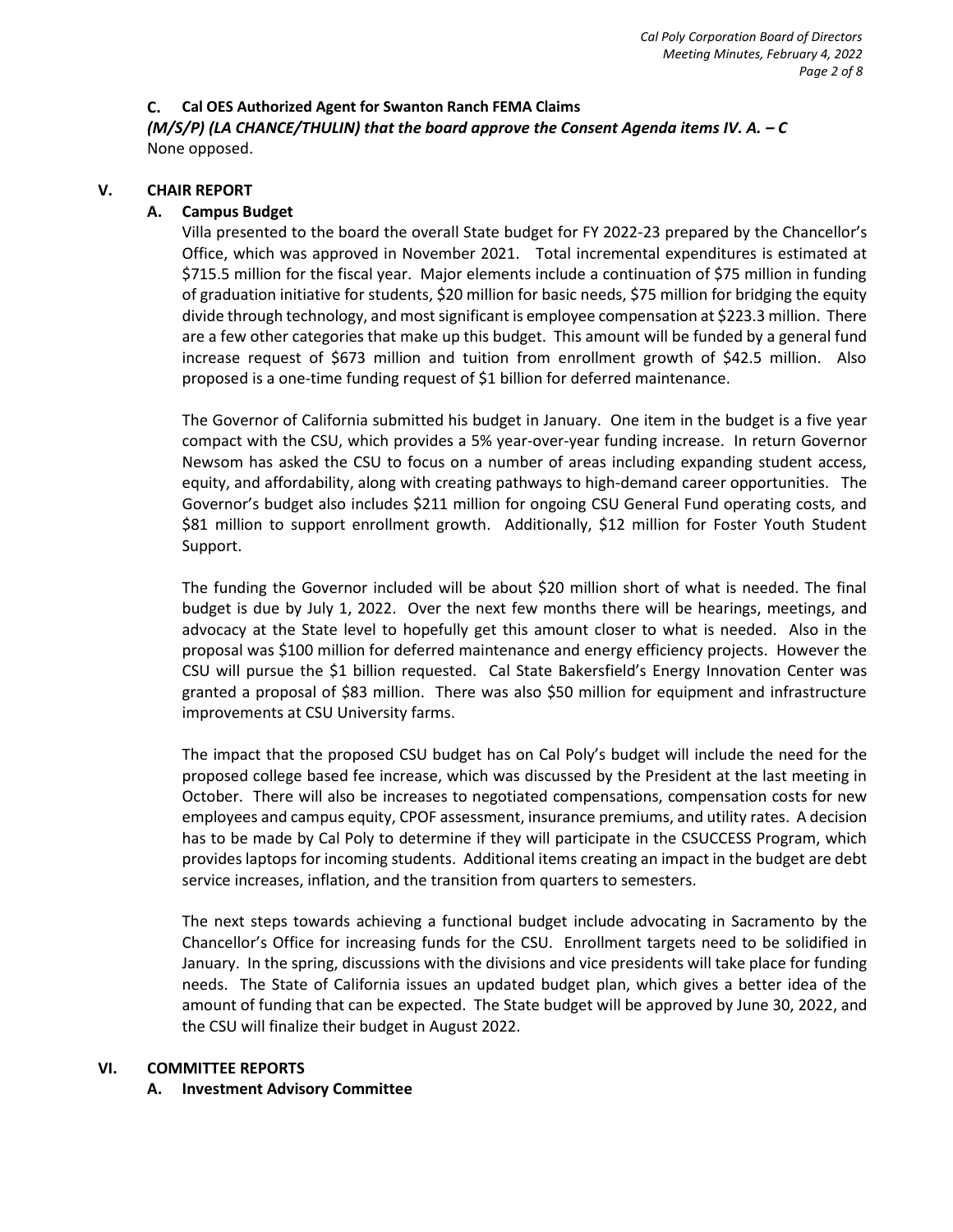Geri LaChance gave a few comments on the recent Investment Advisory Committee meeting, which met on February 2, 2022. Quarterly results were strong showing a 4.4% increase in the Corporate pool, and 14.5% over the past year. The committee had a good discussion about the targeted weight for REITS and expectations of potential adjustments made by the Federal Government to the interest rate.

Joe Alves discussed the portfolio performance highlights. There was a pull-back in the first quarter and a reversal in the second for the fiscal year. There was underperformance to benchmark in Q2, but outperformance for the trailing twelve months. Of concern is inflation and the potential of what the Fed may do with interest rate adjustments. The committee discussed attractive tactical adjustments to hedge against inflation. REITS acts as the primary hedging tool and show returns of 41.3% in the last year. Lastly, Alves discussed the Student Managed Portfolio Project. This is a student run project originally started with a \$200 thousand investment by the Corporation. It has proven to be a profitable project with the balance steadily increasing. The current balance is approximately \$830 thousand. The decision was made to raise the account balance ceiling to \$1 million as the portfolio increases.

Cyrus Ramezani, the advisor who works with the students on the portfolio, discussed the history. The fund was initially started by the Corporation in 1992. Each time the account grew past the balance limit, a withdrawal was made from the account, which has happened several times. The size of the class has increased with the popularity of the project. In an effort to give each student money to invest, it was requested that the corporation raise the maximum account balance allowed in the fund to \$1 million.

# **B. Budget and Finance Advisory Committee**

Dan Banfield reported that the Budget and Finance Advisory Committee met on February 2, 2022. Banfield invited the Members of the Board to attend any of the committee meetings. At the past meeting the Committee reviewed the Q2 financials and a 5-year trend analysis. The operating losses experienced in FY 2021-22 were offset by the market gain in the investment portfolio. Analyzing the trends showed revenues have doubled from last year at this time, but revenue is down 10% – 20% from pre-pandemic amounts.

Pat Mullen, Chair of the Finance Advisory Committee added that the committee is meeting the goal of closely analyzing the financials and trends the Corporation is experiencing. There was a good discussion about increases in wages and inflation.

Banfield added that Campus Dining has begun a good recovery from the pandemic. A positive indicator is voluntary meal plan sales are at historic highs. CPPC has seen a slower rebound and continues to experience net losses, driven primarily from campus changes in courseware delivery. At the Bookstore, apparel sales have been strong this year.

## **VII. BUSINESS**

## **A. Campus Dining Capital Outlay Request**

Banfield explained that in the past capital outlay requests were brought to the board in January for the following fiscal year. This is done because waiting for the June meeting puts projects behind in scheduling and making progress. This also allows for an update in June of the funds spent.

Andrea Burns gave an overview of Commercial Services, which includes Campus Dining, Cal Poly Arts, Cal Poly Mustang Shop, Conference and Event Planning, and Cal Poly Print and Copy. Burns gave an update on a few of the completed projects this fiscal year. First, Mott lawn was re-envisioned and a new space was created for a dining location, fed by outside vendors. Scout Coffee was another big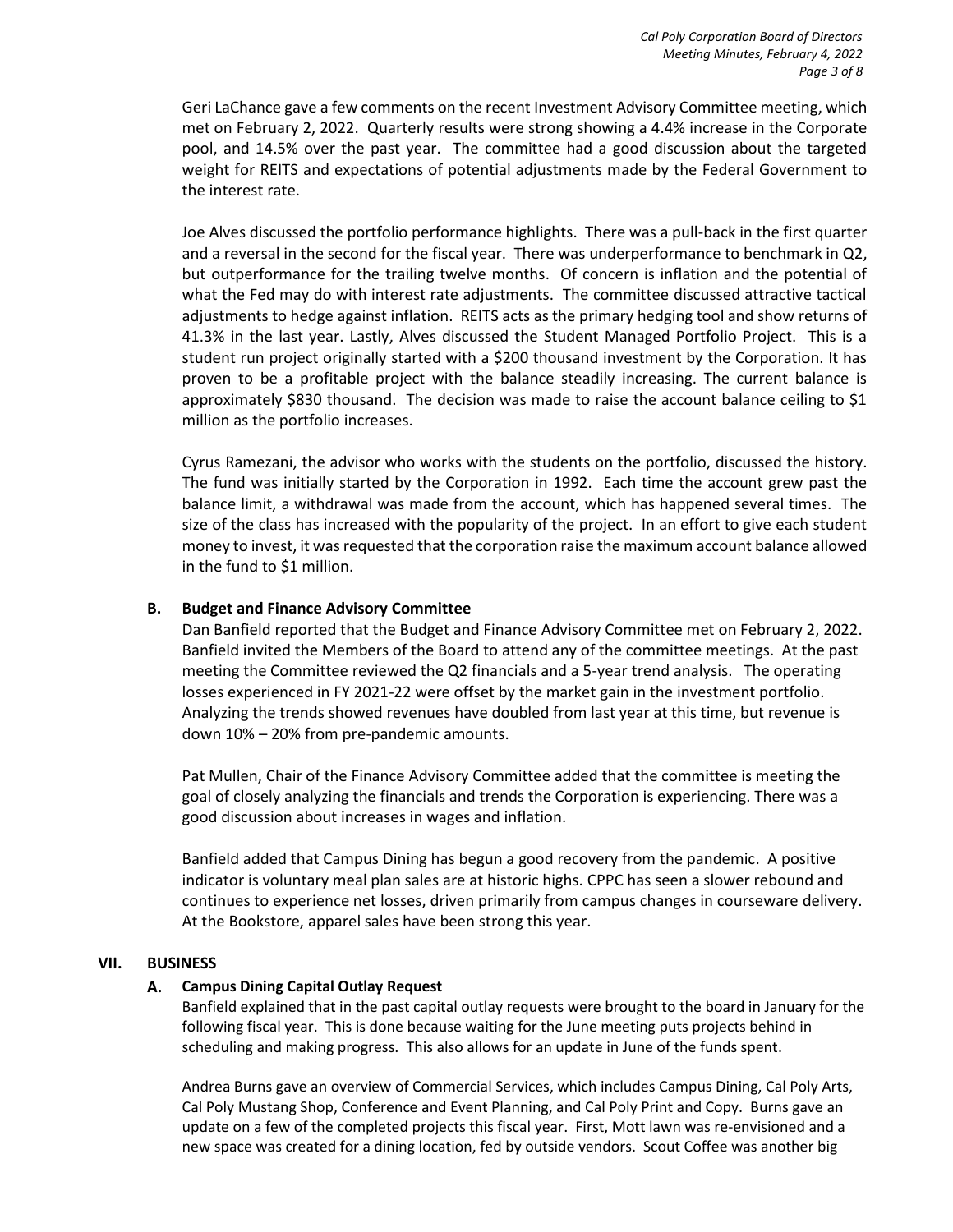project located near the entrance to campus, and is getting great reviews. Subway is almost complete in Poly Canyon Village. Currently it is waiting on fire marshal approval. Also, the opening of the Market at UU was well perceived. It offers sushi, sandwiches, and salads. The market is directly across from the Multicultural Center where CPC is partnering with Beya Makekau, Director of Student Diversity & Belonging, to provide ethnic items.

Projects for FY 2022-23 will focus on solving for capacity pain points and enhancing the student experience. Spanos Stadium's inadequate concessions with no food offerings for west campus students presents a great opportunity. Other plans include alleviating over capacity during lunchtime at Campus Market, and making adjustments for the inadequate dinner throughput at Vista Grande. Planned enhancements to Mustang Station, Vista Grande and 1901 Marketplace are in the beginning stages. An added All You Care to Eat (AYCTE) is also planned.

Jess Dozier explained the details of the plans for each of the spaces and venues that will receive updates this fiscal year. Campus Market Plaza is currently overwhelmed at lunchtime and will add food options with two food trucks. An expansion of the outdoor space in this area is being planned to accommodate more students and is expected to be completed by the Summer of 2022. This option cuts the infrastructure costs that would be incurred with expanding buildings. The campus is back to near full population, which makes dinner extremely busy at Vista Grande. Approximately 7,500 – 8,000 students are fed per day at Vista Grande. Modifications are planned for underperforming locations to provide more mainstream food options by the Summer of 2022.

Recently a survey was performed to enhance the dining experience. Of the 20,000 students on campus, 8,000 are on meal plans. The survey received responses from 6,000 students. The feedback has helped structure more dining options and variety for all. The design of (AYCTE) concept in the Myron's and Marcom space is planned to begin in the Spring and Summer of 2022 for 1901 Marketplace. While in the design phase, options for faculty and staff dining, as well as, multiuse spaces are being considered.

Spanos Stadium has in the past been a labor intensive venue for Campus Dining with no dining infrastructure. Opportunities are being missed without a dining location on this end of campus. The plan is to begin designing a concessions pavilion in the Spring and Summer of 2022.

Mustang Station remodel will be a sport-themed restaurant and pub. The idea is to create a place for students to gather. It is a heavily traveled location by students, parents and all of campus; located just across from the Bookstore, (Mustang Shop). The opening of this will be dependent on the opening of 1901 Marketplace, and construction is expected to begin in the Summer of 2023.

*(M/S/P) (HUMPHREY/DORRIS) That the board authorize Campus Dining Capital Outlay Request.*  None opposed.

*Board took a break at 9:49 a.m. and resumed at 10:00 a.m.*

*HaptX Presentation*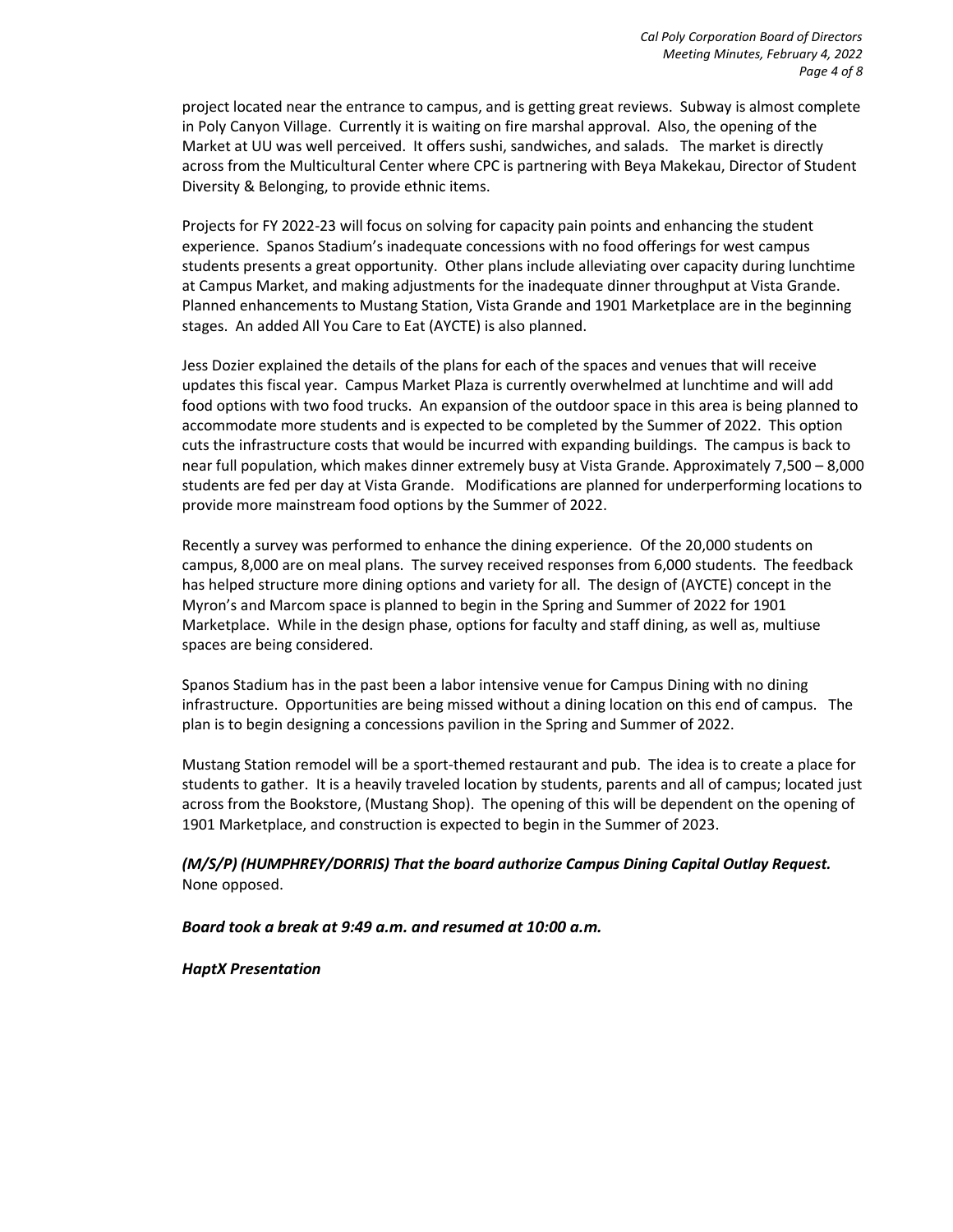Jim Dunning introduced the founder, Bob Crockett, of HaptX who is a tenant of Technology Park. Crocket is a Professor in Biomedical Engineering at Cal Poly. He gave a presentation of his experience in this location as well as explained the beneficial symbiotic relationship between HaptX and Cal Poly students.

Crockett gave a history of HaptX and his tenancy at Tech Park of over 10 years. One incubation of HaptX is the development of the DK2 Gloves that are the only gloves with true-contact haptics. The gloves allow individuals to touch and feel objects seen virtually. Their patented technology displaces your skin the same way a real object would. Crockett attributes the success of this invention to the work he has done with Cal Poly students. His company could not have made progress in such a manner without the use of Tech Park.

## **VIII. STAFF PRESENTATIONS**

# **A.** *Swanton Ranch*

Andy Thulin gave an overview of Swanton Pacific Ranch (SPR) and the devastation of the CZU Complex Fire that destroyed much of the ranch one and a half years ago. This ranch was originally donated by Al Smith with an endowment. The idea was it would be kept as a learning opportunity for Cal Poly and other university students as a working resource. It is located 22 miles north of the City of Santa Cruz.

The past 18 months since the fire have been spent re-envisioning what the ranch could become. This included working with Cal Fire, and the local community through town halls, stakeholder surveys, and focus groups. There was a response of 32,000 stakeholder responses in the survey. SPR serves as an interdisciplinary hub for research education, workforce development, and Cal Fire who has a facility on the property.

The recovery overview included debris removal, which took almost a year from planning, contracting, testing, and signoff. Damage assessments are expected to take one year, as well as drawings, retrospective programming, code upgrade, and construction estimates. Designing and permitting is also expected to take over a year. Two-thirds of the team on the Ranch were lost after the fire.

In the Fall of 2020 the estimated loss was approximately \$12 million. Now estimates are closer to \$34 million and rising. Many things are not covered by insurance including trees, building contents, vehicles, heavy equipment, and railroads. An outside consultant is working to pursue FEMA funding in the amount of approximately \$10 million. FEMA considers Cal Poly Corporation as a private non-profit, providing essential services and would cover the cost of uninsured recovery efforts. During this time, the supply chain has seen significant demand and prices have risen.

There have been a limited number of field trips resuming visits to SPR since lodging is an issue. Groups have been working on watershed management, environmental design, and introduction to forest eco systems. Currently we are working on 22 projects, involving 84 students, and 21 different faculty members around Cal Poly. The funding is at \$10 million. Two direct grants have been received from Cal Fire totaling \$8.9 million. One of the grants was for workforce development and the other for forest health treatment. Thulin shared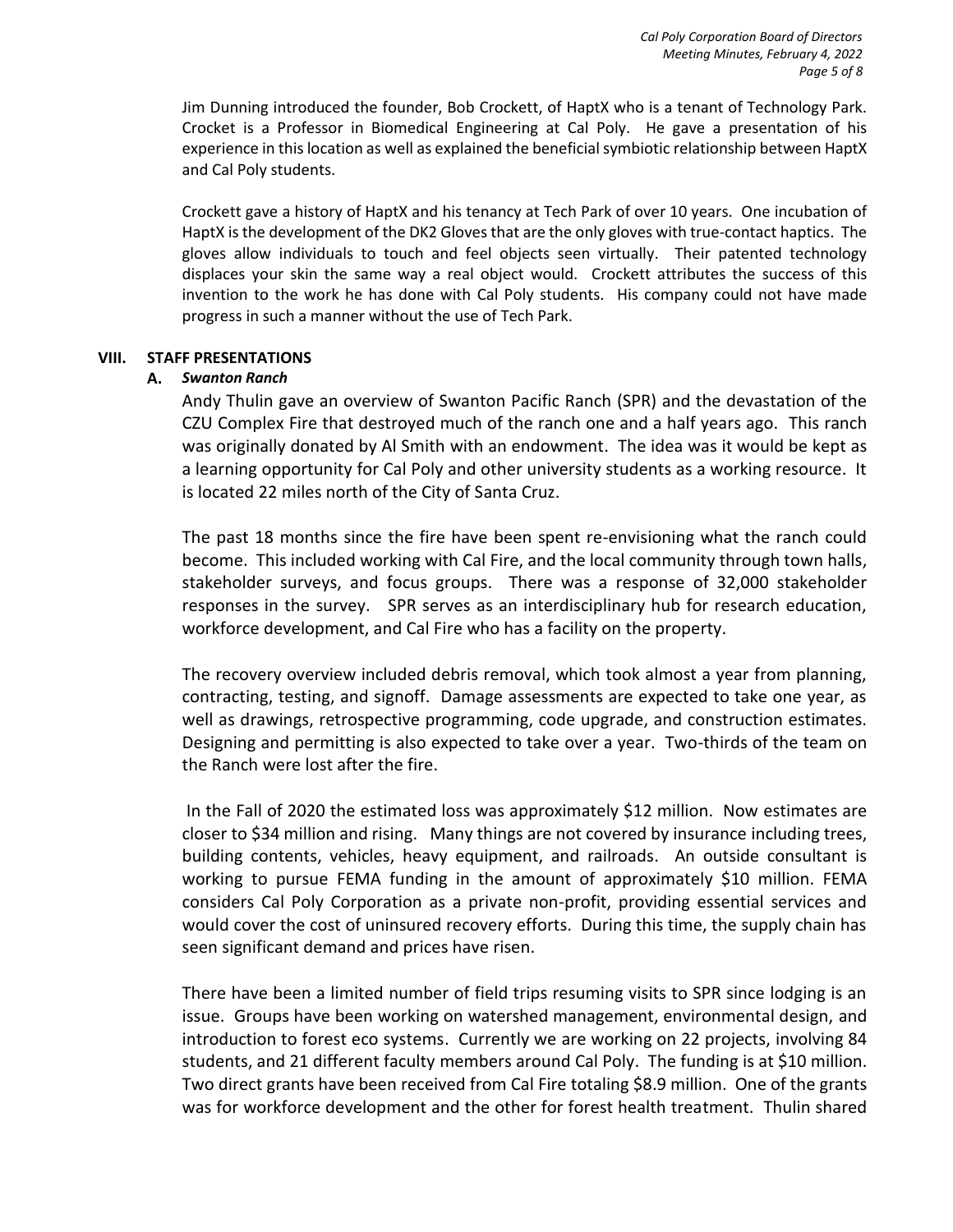a student project from Professor Miran Day's Architecture 403 class where teams were asked to recreate a new vision of SPR to best use the space for education.

Other active programs taking place at Swanton by faculty include the College of Agriculture, Environmental Sciences, Engineering, Computer Science, Animal Science, and Information Technology.

- Forest Inventory Kaarakka
- Healthy Soils Initiative Wilson
- Post Fire Hydrology Surfleet
- Rangeland Restoration Pressler
- Artificial Intelligence and Information Technology Scaramozzino
- Data Management and Remote Sensing Kurfess, Horney, Freed, and White
- Architectural Design and Planning Day and Reich
- Outside Collaborators UC Berkeley, UC Riverside, USGS

There are several initiatives underway and scheduled for 2022 in the Winter, Spring and Summer Quarters including special projects and internships.

# **B.** *Program Review – Cal Poly Arts*

Molly Clark gave an overview of Cal Poly Arts (CPA) as the premier presenter of performing arts on the Central Coast of California. Clark explained the distinction between Cal Poly Arts who is the presenter, promoter, and books performances, and the Performing Arts Center, which is the venue. Also the Foundation for the Performing Art Center supports the Center and not necessarily Cal Poly Arts. Clark works with a staff of 4 full-time employees, one part-time and student employees who help on the day of the shows. Revenues rely heavily on ticket sales accounting for about 50% of the income. Private donations and grants account for 25%, and the College of Liberal Arts supports the remaining 25%.

This season has 43 events scheduled which includes 10 MetLive HD Screenings. There are a variety of genres represented in these performances. The season highlights include:

- Snarky Puppy
- Twanguero
- Waitress
- Fran Lebowitz
- Iliza Shlesinger
- Ailey II
- Straight No Chaser

This season has faced many challenges during the Pandemic. There were increased expenses and strain on staff due to extensive COVID event protocols. Ticketing has decreased and there have been fewer donations. Actual revenue is 30% less that projections for the fiscal year.

Next year CPA islooking to introduce new and diverse artists to the campus and community. Shows that will appeal to multi-generational audiences is the goal. Another push will be to secure artist residencies creating co-creation experiences, master classes, talks, and panels. All of this will be in an effort to make an impact on students. CPA is working on an endowment in order to be less reliant on ticket sales. A long-term goal is to contribute to commissions of artists that are important to the University so that relationships can be built.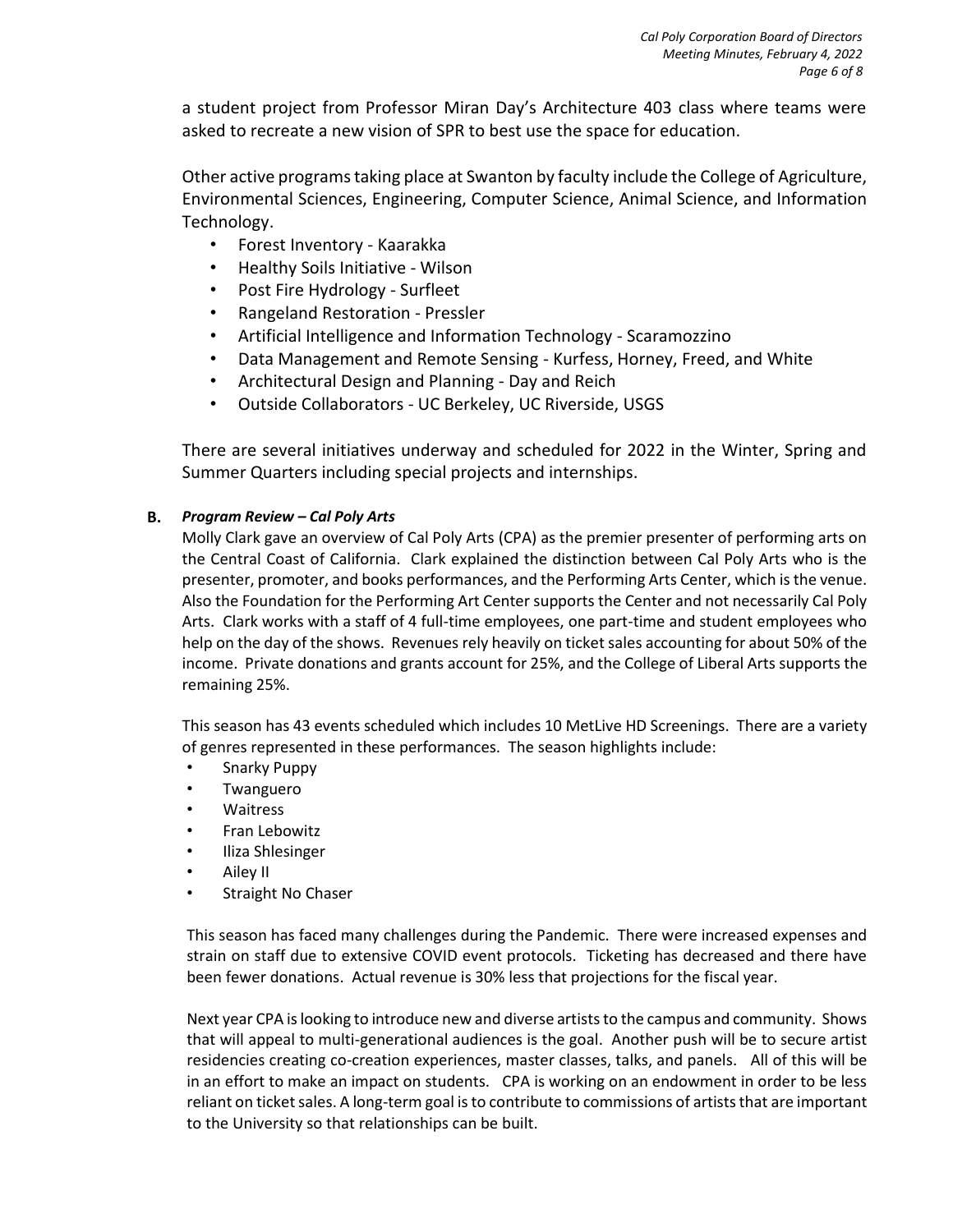A recent Townhall was held with faculty and staff to develop partnerships with academic departments and find ways to better integrate into these departments to provide value. Finally, CPA is working to provide access for all who wish to attend performances.

## **C.** *CEO Report*

Cody VanDorn presented his Chief Executive Officer Report. He outlined the Corporation's work into three divisions.

#### 1. Commercial Services

There have been 30 venues open under our Commercial Services division, requiring a tremendous effort, but it is extremely important for students. Conference and Event Planning and the CPA have brought events back to campus during the Pandemic. The bookstores, both on campus and downtown have been rebranded with a new name, Mustang Shops. This effort included students, faculty, and staff. The trademark and licensing have been secured, along with a \$1.5 million renovation of the store on campus.

#### 2. Business Services.

An employee survey is being planned for the first time in CPC history. This survey will help analyze important factors of recruitment and retention of employees. The Cal Poly Ventures Fund works with CPC's Investment Advisory Committee and is a partnership of the CIE and the Corporation. Student Investment Portfolio provides actual learn by doing experience allowing students to eventually talk about their personal experiences after participating in the project.

#### 3. Real Estate Development and Services

Will Marchese used to run this division but has taken a position at California State University San Marcos. The Corporation is actively recruiting someone to fill the Capital Projects Management Roll. Lastly, Bartleson Ranch which encompasses approximately 400 acres in south Arroyo Grande, will be transitioning operations to the Corporation in the near future.

VanDorn also wanted to highlight a few of the top eleven Strategic Goals of the corporation.

- Vista Grande construction recovery will be the topic of the closed session scheduled immediately after today's meeting. The new complex cost \$43 million to construct. The project suffered design errors in structural steel and mechanical work by the architect, DLR, which have resulted in ongoing settlement negotiations to recover the funds in the amount of \$9 million.
- The program and design for the addition and expansion of the Tech Park and the recovery of Swanton were covered by Jim Dunning and Andy Thulin recently.
- The Organizational Scorecard was created by the Executive Staff of the corporation to answer the questions of what is important to the corporation and how are you going to measure progress. It speaks from a high level to the breath and scope of the corporation's function. CPC is on target financially. Also meal plans are above targets. He encouraged the board to review all of the goals on the handout.
- The Faculty & Staff Housing project just circulated a survey which was sent to all faculty and staff. There was a 35% response rate. Seventy-five percent of responders said they need some type of housing assistance. This project is to address one of the top issues in retention and recruitment of new faculty and staff. Short-term, mid-term, and long-term opportunities are being identified to address this issue. As mentioned in the last board meeting, the Slack and Grand site is the primary focus, but there are two additional locations on campus that are also being considered. Through the demand study it was realized there is a need for 500 – 700 housing units.